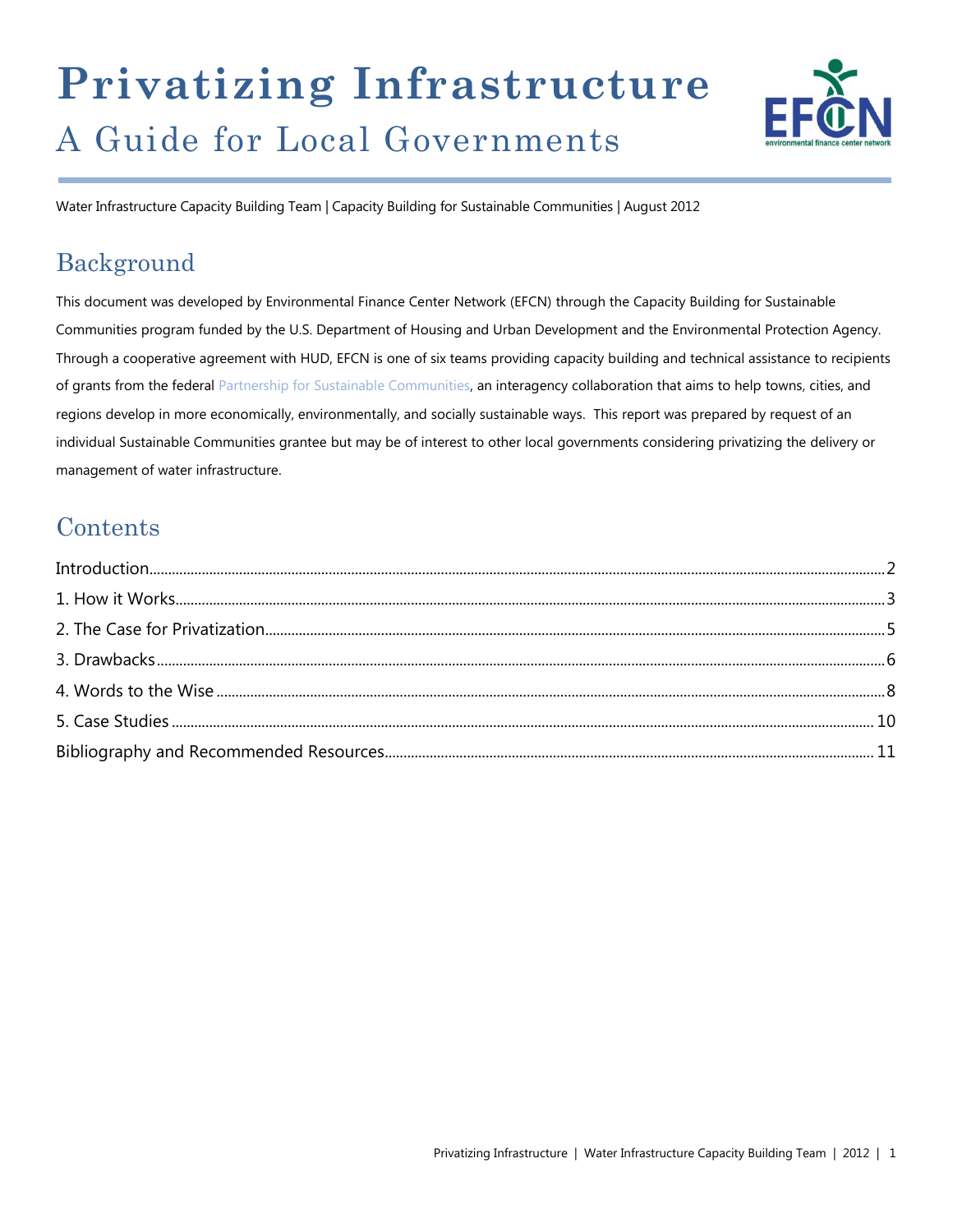### Introduction

Deteriorating infrastructure and constrained public budgets are increasingly prompting local governments to consider privatizing the delivery of infrastructure goods and services. Partnering with for-profit firms to design, finance, build, and / or operate public infrastructure offers the opportunity to save money, improve service delivery, and realize infrastructure goals that would not otherwise be attainable. "Whether repairing, upgrading, or augmenting an existing asset or building new, the intent is to leverage private sector financial resources and expertise, improve project delivery and to better share responsibilities and costs between the public and private sector" (Istrate & Puentes 2001, 1).

Privatization's appeal lies in its potential to close the gap between available local funding and ever-mounting infrastructure needs. The American Society of Civil Engineers recently assigned a grade of "D" to the nation's infrastructure, estimating that investments of \$1.6 trillion will be needed over the coming five years (Eggers & Dovey 2006, 4). Investments are needed in every sector, from healthcare to criminal justice, but topping the list of infrastructure concerns are transportation, drinking water, and wastewater (Eggers & Dovey 2006). US EPA recently estimate that \$300 - \$500 billion in investments will be needed over the next 20 years for local water and sewer infrastructure improvements alone (Eggers & Dovey 2006, 25). Local and state governments are unlikely to afford this bill on their own.

While infrastructure privatization is uncharted territory for many local governments, it is not an untested concept. As early as the 1970s, local governments across the US began privatizing wastewater treatment and drinking water systems in whole or in part (EPA 2008). Other countries, especially the UK and Australia, are considerably further ahead than the US in developing sophisticated public-private partnerships for infrastructure delivery and management. The foreign experience indicates that these partnerships, "if designed and implemented correctly, do have the potential to improve on infrastructure delivery" (Istrate & Puentes 2011, 1). Section 2 discusses the benefits that can be achieved through privatization.

Despite the promise of infrastructure privatization, however, there are challenges that local governments should consider before entering into such arrangements. Public-private partnerships usually involve complicated contracts, and many states and local governments "lack the technical capacity and expertise to consider such deals and fully protect the public interest" (Istrate & Puentes 2011, 2). Privatization necessarily involves giving up a degree of control over service delivery, and it can result in the loss of jobs for public employees, among other possible drawbacks; see section 3.

Prepared for recipients of federal Sustainable Communities grants, this report is intended to help local governments begin the process of evaluating whether infrastructure privatization is the right option for their communities. It summarizes the advantages and disadvantages of partnering with private firms to design, build, finance, operate, and manage public water infrastructure, especially wastewater treatment and drinking water systems. It begins by describing how privatization works and listing the major techniques for achieving public-private partnerships. Next it reviews the advantages of such partnerships, as well as the potential drawbacks and challenges. The report concludes by offering best practices for local governments to consider when entering into private partnerships.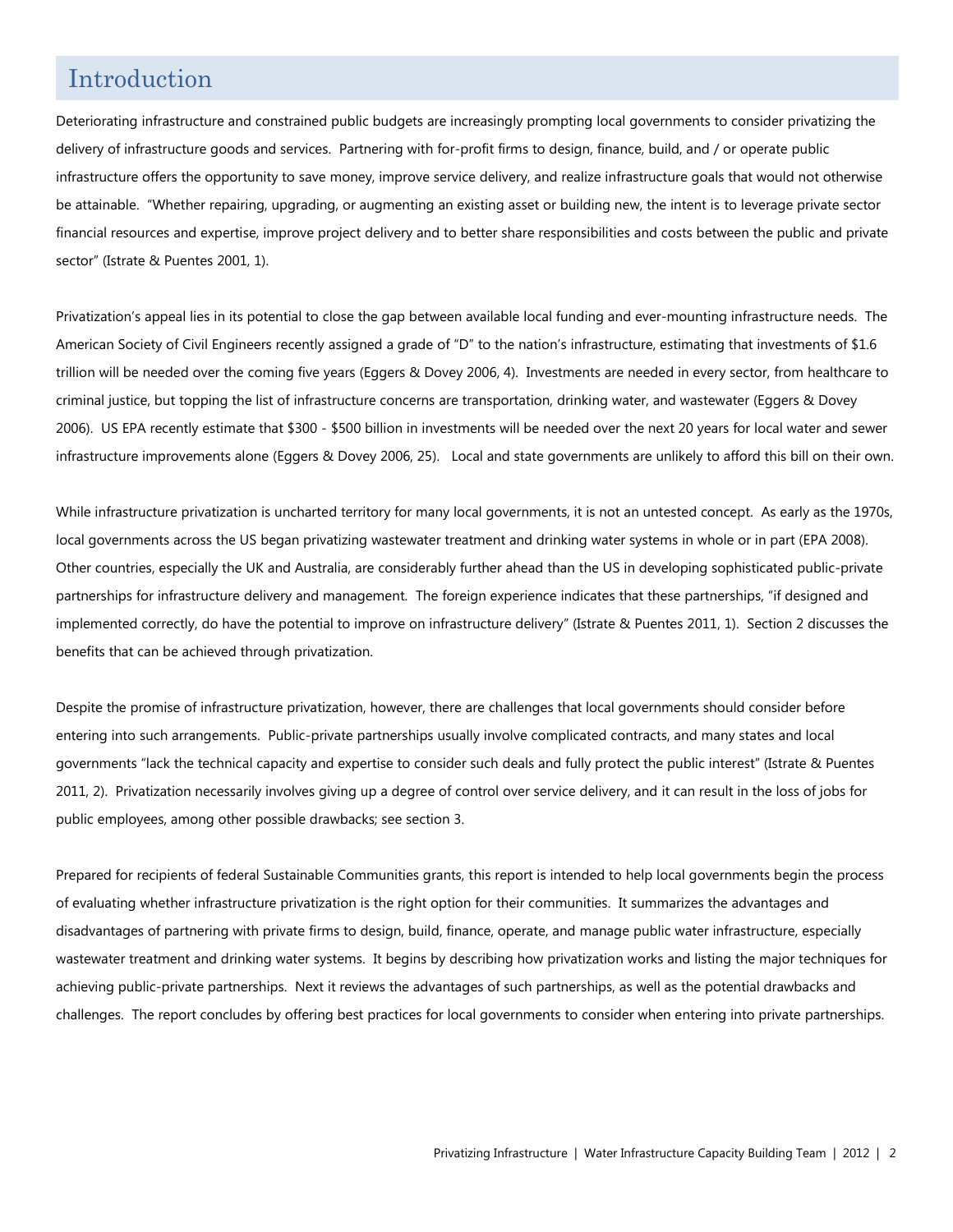## 1. How it Works

Infrastructure privatization involves transferring some degree of responsibility for the design, financing, construction, operation, and / or management of public infrastructure goods and services to the private sector (Segal & Moore 2003, 1). A great range of public infrastructure goods and services can be privatized, including transportation, solid waste management, drinking water supply and delivery, wastewater treatment, and facilities such as schools, prisons, and hospitals. In exchange for providing the good or service, the private company recoups its investment and realizes a profit through fees, tolls, leasing, financing, and other methods.

While public infrastructure can be completely privatized (managed entirely by the private firm with no government funding and only minimal oversight), it is more common for responsibility to be shared between the government and private company. Such an arrangement is called a public-private partnership (PPP), a "contractual agreement between a public agency and a private sector entity resulting in greater private sector participation in the delivery and/or financing of infrastructure projects" (Istrate & Puentes 2011, 2). Compared with traditional infrastructure procurement methods, PPPs allow the private sector to assume "a greater role in the planning, financing, design, construction, operation and maintenance of public facilities" (Eggers & Dovey 2006, 8).

Public-private partnerships take many forms and can differ considerably from project to project and from sector to sector. There are numerous ways to classify PPPs, "but the most important form a public policy perspective is based on the sharing of responsibilities and risks" (Istrate & Puentes 2011, 2), as the following figure illustrates.





PPPs can fall anywhere along the above continuum, with the private sector involved to varying degrees in any number of the steps in the process, from design and construction to operations and maintenance. One on end of the spectrum, local or state government may sell an asset it has already built, as Indiana did in 2006 under Governor Mitch Daniels when it leased its 157-mile Indiana East-West Toll Road (Plumer 2012). On the other end of the spectrum, the private firm may be given control of the project from the outset, taking charge of designing, building, operating, and maintaining the infrastructure*.* While there is almost an infinite variety of arrangements for structuring a PPP, the following table identifies some of the most common techniques for building such partnerships.

| Tool                      | <b>Description</b>                                                                                                                                                                                                                                                              | <b>Common Uses</b>                                                       |
|---------------------------|---------------------------------------------------------------------------------------------------------------------------------------------------------------------------------------------------------------------------------------------------------------------------------|--------------------------------------------------------------------------|
| Service shedding          | Government ceases to deliver services and leaves them to the<br>market.                                                                                                                                                                                                         | Most commercial solid waste collection in the<br>US                      |
| Asset sales or<br>leases* | Government sells or leases facilities to the private sector, often in<br>order to provide public services. Lease-purchase agreements<br>allows a private company to build the facility, lease it to the public<br>agency, and then provide the public agency with the option to | Hospitals, landfills, a few water and<br>wastewater facilities in the US |

### **Table 1. Tools for Achieving PPPs.** Sources: Segal & Moore 2003; EPA 2008.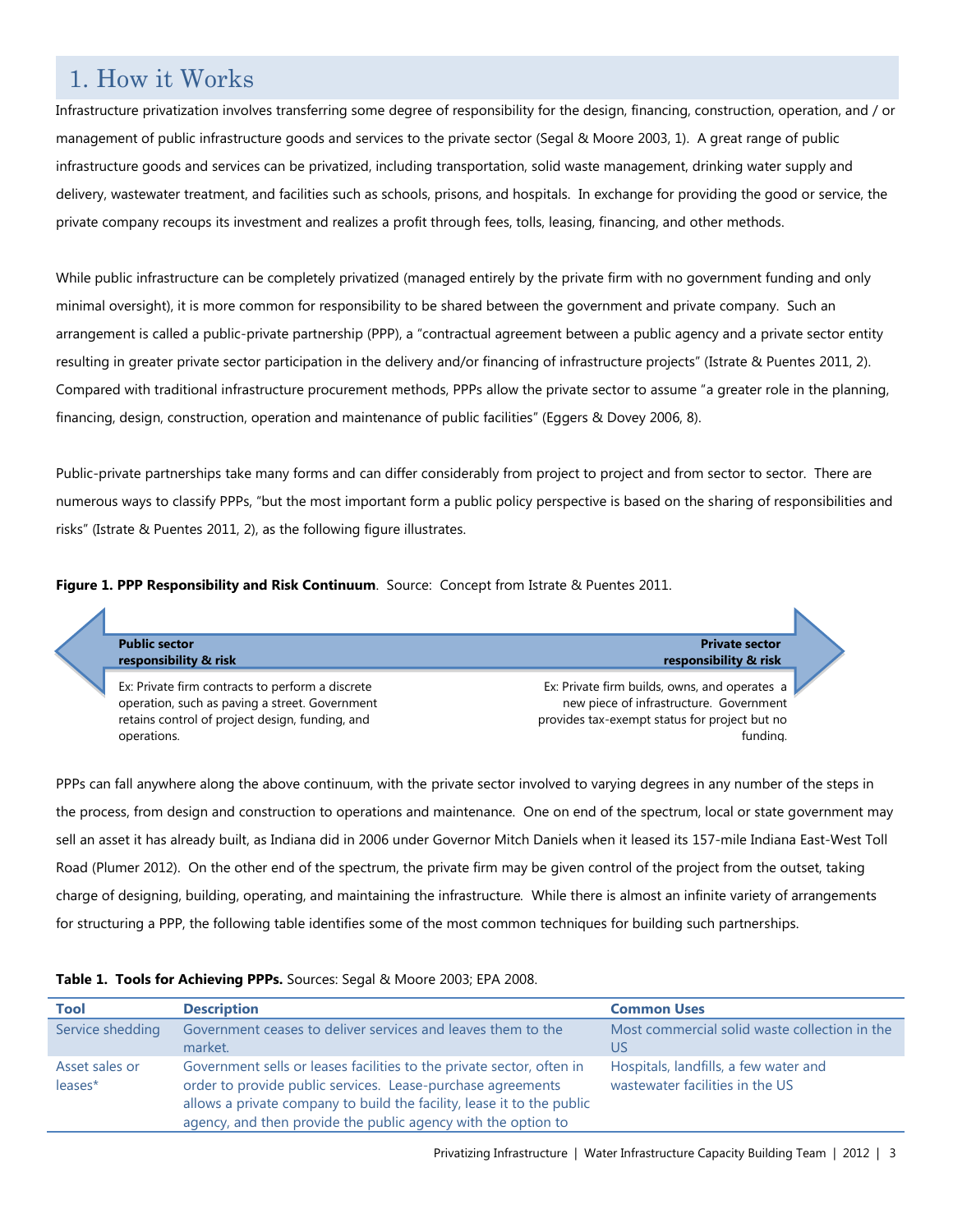|                                                                                                        | purchase it at the end of the lease term.                                                                                                                                                                                                                                                                                                                                         |                                                                                                                                                                                |
|--------------------------------------------------------------------------------------------------------|-----------------------------------------------------------------------------------------------------------------------------------------------------------------------------------------------------------------------------------------------------------------------------------------------------------------------------------------------------------------------------------|--------------------------------------------------------------------------------------------------------------------------------------------------------------------------------|
| Merchant<br>projects                                                                                   | Government authorizes private firms to build and own facilities<br>with which to provide public services.                                                                                                                                                                                                                                                                         | Privately owned treatment plants, landfills,<br>hospitals, prisons, toll roads, solid waste<br>collection services                                                             |
| Contract<br>operations or<br>outsourcing                                                               | Government hires a private firm to provide services in place of<br>government agencies and/or operate government-owned<br>facilities. Under an operations and management contract, the<br>public partner retains ownership and overall management of<br>public facility or system, but the private partner may invest its own<br>capital and recoup its investment through fees.  | Lab testing, auditing, fine collecting, recycling,<br>many other municipal services. Most<br>common method of privatization used in<br>water and wastewater services in the US |
| Turnkey                                                                                                | Government contracts with private investor to design and build a<br>facility in accordance with specified criteria for a fixed price. Fast-<br>track construction techniques such as design-build allow private<br>partner to complete project in less time and at a lower cost.                                                                                                  | Wastewater treatment plants, solid waste<br>disposal facilities                                                                                                                |
| Developer<br>financing (AKA<br>capacity credits,<br>sewer access<br>rights, impact<br>fees, exactions) | Private developer finances the construction and/or expansion of<br>public infrastructure in exchange for the right to build residential<br>housing, commercial stores, and/or industrial facilities served by<br>that public infrastructure. Typically under local control, so<br>arrangements can be negotiated on a project-specific basis or<br>mandated through an ordinance. | Construction of infrastructure such as sewer<br>lines, biological nutrient removal technology,<br>or whole sewage treatment plants                                             |
| Build-Develop-<br>Operate (BDO)                                                                        | Private firm leases or buys a facility from a public agency, invests<br>its own capital to modernize or expand it, and then operates it<br>under a contract with the public agency.                                                                                                                                                                                               | Roads, bridges, transit facilities, wastewater<br>treatment plants, recycling centers                                                                                          |
| <b>Build-Operate-</b><br><b>Transfer</b>                                                               | Private partner builds a facility to specifications, operates facility<br>for specified time period, and then transfers facility to public<br>agency. Private partner usually provides some or all financing.                                                                                                                                                                     | Transportation and solid waste management<br>related projects, as well as wastewater<br>treatment facilities                                                                   |

\* *Executive Order 12803, issued in 1992, directs all US federal departments and agencies to approve state and local governments' requests to privatize infrastructure assets financed in whole or part by the federal government to the extent permitted by law and consistent with originally authorized purposes (EPA 2008, 4A-2).*

In addition to these basic PPP arrangements, a number of new PPP models have emerged in recent years to address particular situations and overcome challenges unique to certain sectors. Table 2 summarizes these new models.

| <b>Model</b>                | <b>Description</b>                                                                                                                                                                                                                                                                                                                                                             |
|-----------------------------|--------------------------------------------------------------------------------------------------------------------------------------------------------------------------------------------------------------------------------------------------------------------------------------------------------------------------------------------------------------------------------|
| Alliancing                  | Public and private partners jointly design, develop and finance the project – and sometimes also build, maintain,<br>and operate the facility.                                                                                                                                                                                                                                 |
| <b>Bundling</b>             | Public agency contracts with one partner to provide several small-scale PPP projects in order to reduce the length<br>of the procurement process as well as transaction costs.                                                                                                                                                                                                 |
| Competitive<br>partnerships | Public partner selects several private partners who, in competition with each other, deliver different aspects of a<br>project.                                                                                                                                                                                                                                                |
| Incremental<br>partnerships | Public sector contracts with a private partner and reserves right to cancel certain elements of the project or use<br>alternate partners if deemed appropriate. Public partner can also commission work incrementally.                                                                                                                                                         |
| Public integrator           | Public sector appoints a private sector partner to manage the project development and delivery. Private partner is<br>rewarded according to overall project outcomes with penalties for lateness, cost overruns, poor quality, etc.                                                                                                                                            |
| Joint venture               | A joint venture company is set up, a majority of which is owned by a private sector partner which has been<br>selected competitively to complete the first phase of work. Subsequent phases are commissioned by the public<br>sector partner but carried out by the private partner, using the first phase as a benchmark to determine the<br>appropriateness of future costs. |

### **Table 2. Innovative PPP Models.** Source: Eggers & Dovey 2006.

How common are public-private partnerships for infrastructure delivery? Globally, PPPs are extensively used to provide a wide range of infrastructure facilities, including roads, bridges, dams, ports, schools, hospitals, prisons, and water and wastewater facilities. While the US is behind other countries in both the adoption and sophistication of PPPs, more than half the states now have passed PPP enabling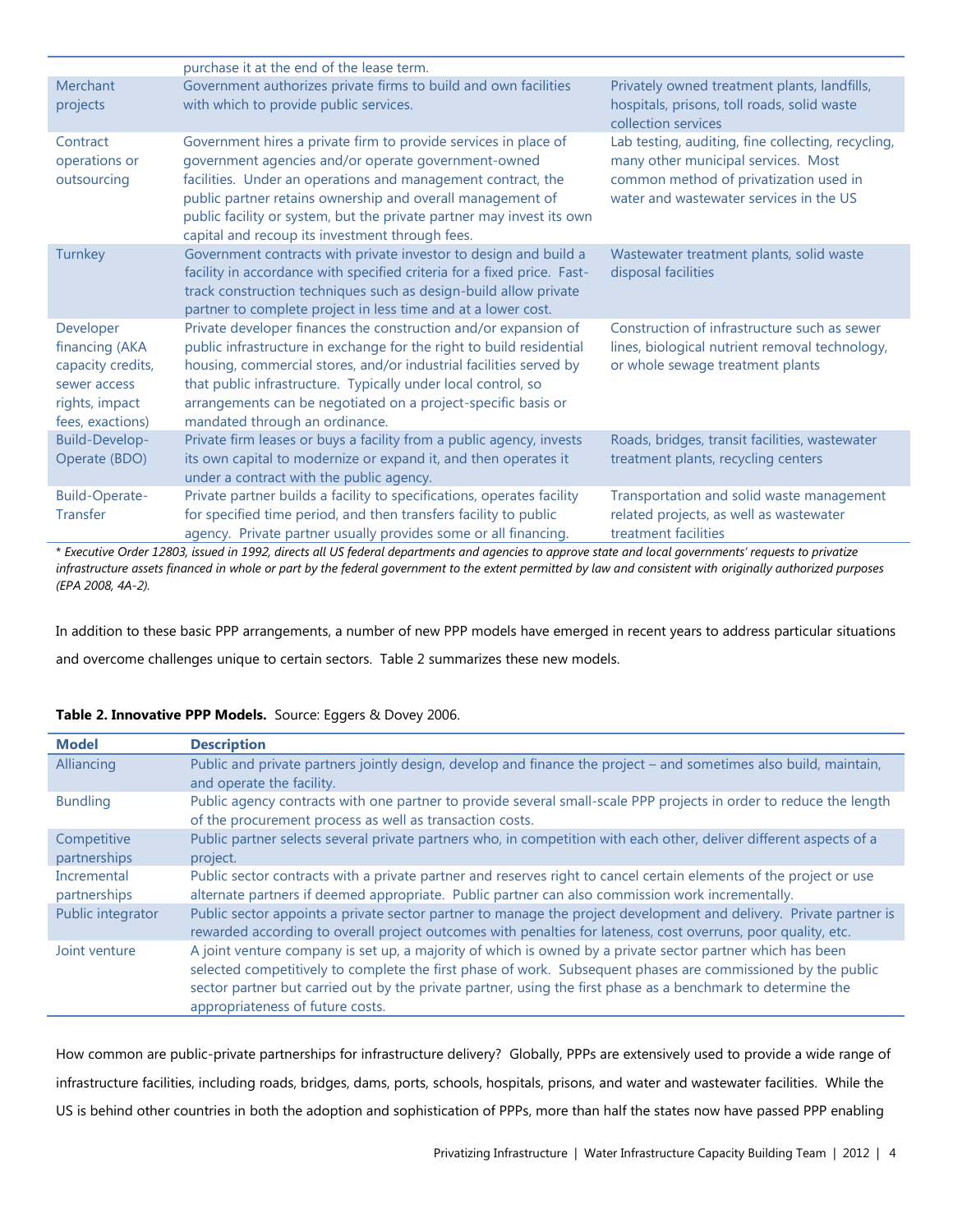legislation, and PPP projects are increasingly common (Eggers & Dovey 2006, 7). Privatization is especially prevalent in the US water and wastewater sectors. As of 2003, more than 25,000 drinking water systems–40 percent of systems nationwide–were managed by the private sector, and nearly 1,3000 local governments had privatized the operation of wastewater system (Segal & Moore 2003; Eggers & Dovey 2006). This is a fast-growing area for PPPs: "private operation of water and wastewater systems rose 84 percent during the 1990s and 13 percent in 2001 alone" (Eggers & Dovey 2006, 25). Outside the water sector, states are increasingly using PPPs to fund largescale infrastructure projects, especially transportation-related ones, through PPPs, a practice that has been widely used in Europe and Australia for decades (Plumer 2012).

### 2. The Case for Privatization

**Close budget gaps and provide services sooner.** There are compelling arguments for local governments to partner with the private sector for infrastructure delivery. Chief among these is that public-private partnerships offer private financing to fill the gap when public budgets are insufficient to meet pressing infrastructure needs. This alleviates short-term budget crunches and reduces the burden on public debt capacity (EPA 2008, 4-1). A survey of public officials of privatized water and wastewater systems found that the primary reason for privatization was to attract private capital investment (Segal & Moore 2003, 3-4). Privately-funded projects have the added benefit of being delivered sooner, in that they allow up-front costs to be spread over the lifetime of the asset, compared to the "pay-as-you-go" approach of traditional infrastructure financing (Eggers & Dovey 2006, 1).

**Reduce overall project costs.** Evidence indicates that PPPs can provide public infrastructure goods and services at a lower cost than through traditional methods (Istrate & Puentes 2011, 3). These savings materialize through reduced construction costs, reduced long-term maintenance costs, and reduced costs of associated risks (Eggers & Dovey 2006); see sidebar. According to one estimate, the worldwide experience with PPPs demonstrates a 15 percent to 30 percent life cycle cost savings, with three-quarters of that savings occurring the design/ build phase and a quarter in the operations phase of an infrastructure asset (Page et al 2008, 7). In the United States, a 2011 study found that private

#### **PPP Cost Savings**

#### *Construction Phase*

Savings during the construction phase of a PPP project "typically result from innovation in design and better defined asset requirements" (Eggers & Dovey 2006, 10). Examples:

- Colorado: Denver's E-470 Toll Road project, which used a PPP approach, came in \$189 million below the original estimate.
- Virginia: An innovative design-build-finance contract for the Pocahontas Parkway (Route 895) completed this project \$10 million below the original \$324 million estimate

#### *Life-Cycle Maintenance*

In traditional contracting where the private sector's role is limited to construction, there can be "a perverse incentive to economize on elements of construction today even though maintenance costs might be higher in the long run" (Eggers & Dovey 2006, 11). Under a publicprivate partnership that allocates responsibility for long-term maintenance to the same company completing construction, there is a "stronger incentive to ensure long-term construction quality because the firm will be responsible for maintenance costs many years down the road" (Eggers & Dovey 2006, 11).

ownership of drinking water utilities increases operating revenue and decreases facility staffing levels, reducing overall operations expenditures (Gordon 2011).

**Complete projects on time and on budget.** Global experience with PPPs indicates that they have a "solid track record of on-time, onbudget delivery" (Eggers & Dovey 2006, 1). A 2009 study in the UK shows that 65 percent of PPP construction projects were completed on budget, compared to 54 percent of public construction projects (Istrate & Puentes 2011, 3). Similarly, a 2007 Australian study of 54

Source: Eggers & Dovey 2006.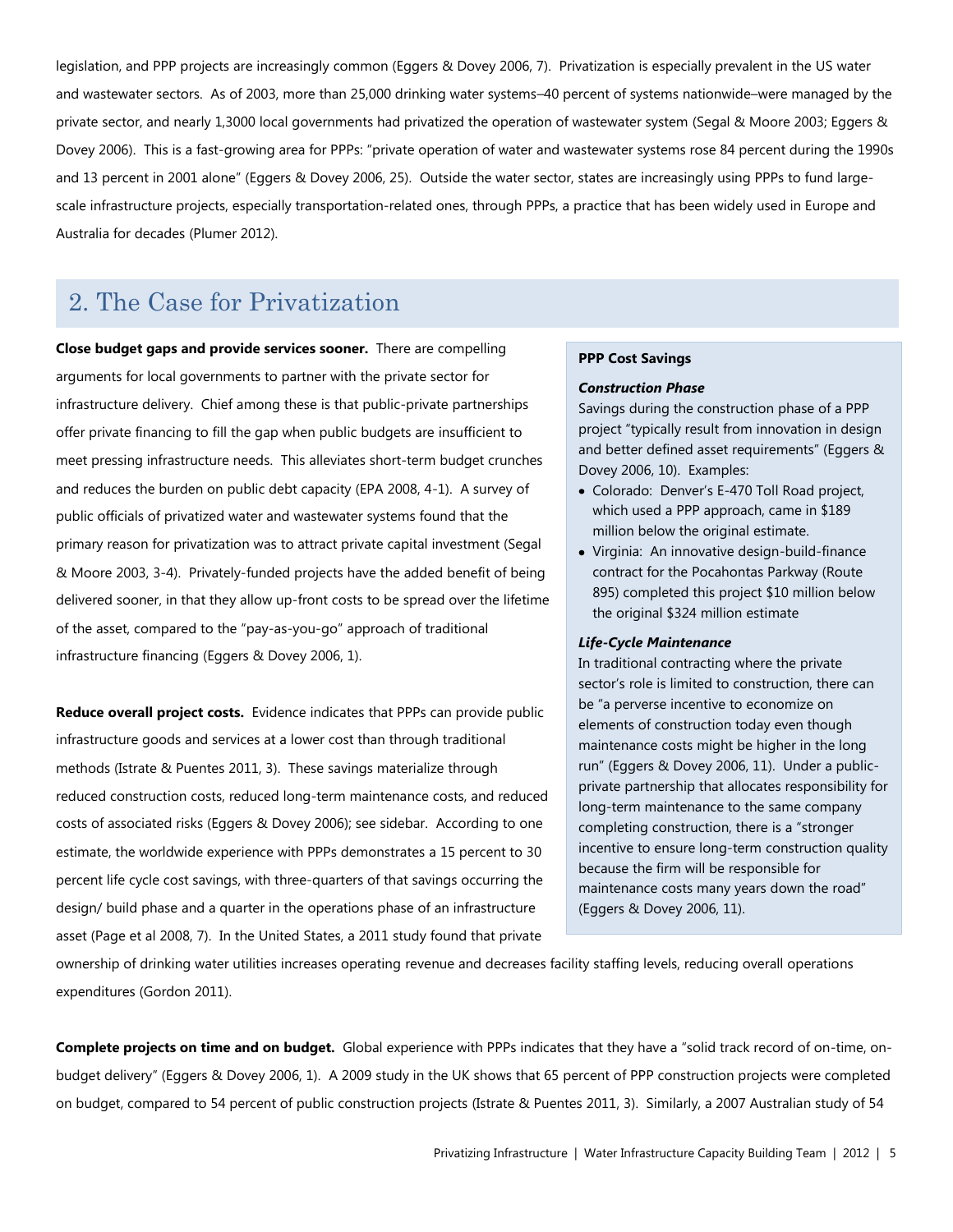large infrastructure projects in that country found that "the privately financed ones had smaller cost overruns and were more likely to be finished on schedule than those financed through traditional public-sector methods" (Plumer 2012).

**Provide expertise and improve performance.** In addition to financial benefits, PPPs can provide access to private sector resources that are not otherwise available to local government, including specialized expertise and sophisticated technologies. There is also some evidence that PPPs improve water and wastewater facilities' compliance with environmental regulations<sup>1</sup> (Segal & Moore 2003, 4).

**Share risks and rewards.** A more fundamental argument for engaging in public-private partnerships is that they allow for the sharing of financial risks and responsibilities of public infrastructure provision (EPA 2008, 4-1). Ideally, a PPP project achieves "asset maximization," the optimal distribution of risks and value between the public and the private sector for a specific project (Istrate & Puentes 2011, 3).

### 3. Drawbacks

 $\overline{a}$ 

**Lack of know-how.** Perhaps the greatest challenge for local governments considering PPPs for infrastructure provision is the complexity of these arrangements, which typically involve detailed financial contracts that can span decades. Many local governments lack the expertise and time to assess the implications of these contracts in order to secure the best public outcome. Failure to adequately vet potential contractors or to fully understand the risks and rewards of a partnership can "cripple a privatization's success" (Segal & Moore 2003, 9). It is important that local governments invest sufficient resources to train staff, bring in expert consultants when needed, and structure the contract carefully to avoid unintended consequences.<sup>2</sup> One policy solution for local governments' lack of capacity is for the state to establish a dedicated PPP unit, "a mechanism to build capacity to develop and implement PPPs" (Istrate & Puentes 2011, 18). These units provide expert advice, technical assistance, policy guidance, quality control, and PPP promotion, in order to ensure that PPPs are fully maximized in the state and that they serve the public interest. As of 2011, seven states had such units established<sup>3</sup> (Istrate & Puentes 2011).

**Loss of oversight.** Local governments may be hesitant to enter into a partnership because of concerns about the potential for lost oversight, especially since they will continue to be accountable to the public for delivery of the service. To mitigate this concern, the partnership agreement should be carefully structured to allow continued oversight and ensure that performance standards are achieved. Effective project government and monitoring models should be established for both the construction phase and the concession or maintenance phase (Eggers & Dovey 2006). Freed from managing the asset themselves, public officials may find that they in fact have more time to provide oversight and ensure that desired customer service levels are met.

**Conflicts between partners.** Good planning and clear contracts can mitigate the worry that disagreements will develop between partners. Clearly delineating expectations from the outset helps all parties understand desired outcomes as well as risks and benefits. "The more that the expectations of the contract are based on measurable outcomes and outputs (like costs, quality, reliability, etc.),

 $<sup>1</sup>$  According to a 1999 survey of privatized water and wastewater facilities, 41 percent of the facilities surveyed were not in full compliance with the federal</sup> Safe Drinking Water Act prior to privatization. One year after entering into a PPP, all were in full compliance (Segal & Moore 2003, 4).

<sup>&</sup>lt;sup>2</sup> For example, Maryland's pending privatization bill has been criticized for opening the door for government to circumvent the competitive bidding process (Plumer 2012).

<sup>&</sup>lt;sup>3</sup> California, Colorado, Georgia, Michigan, Oregon, Virginia, and Washington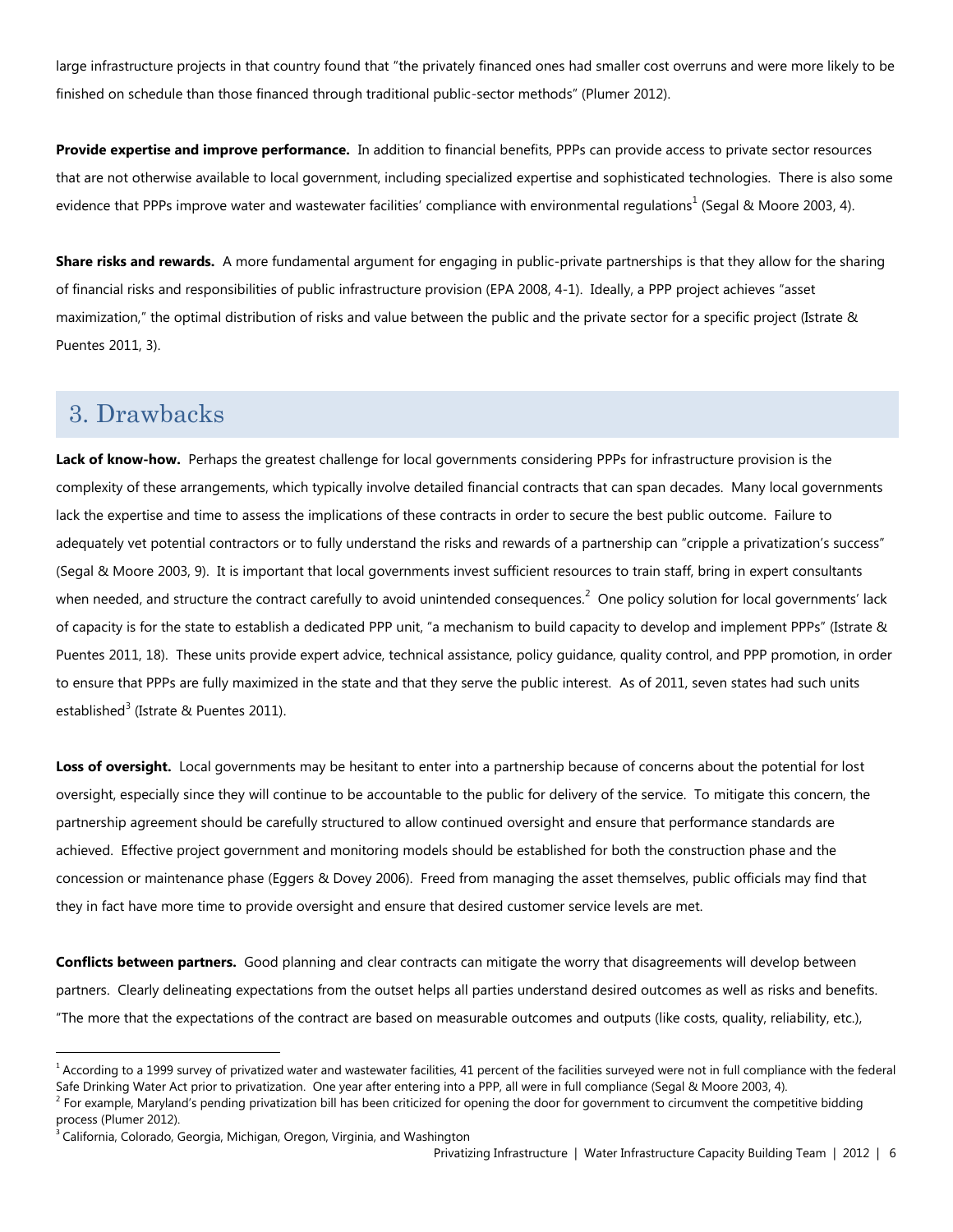rather than inputs (like work levels, hours, personnel, etc.) the less subjective everyone's assessment will be and the less likely it is that conflicts will arise" (Segal & Moore 2003, 9). In addition to defining expectations up front, the partnership should establish protocols for addressing any issues that arise during the contract. For example, "when the Netherlands initiated its first highway PPP […], the government and the private partner held 'alignment meetings' when they faced cooperation problems. These informal meetings, attended by the key team members of both sides, were aimed at de-escalating problems" (Eggers & Dovey 2006, 16).

**Failure to deliver outcomes.** Similarly, fears that the private partner will fail to deliver on its promises can be offset by careful upfront planning, especially the creation of performance measures as part of the partnership agreement. Performance measures should be established not only for overall project objectives, but also for asset management goals as well as day-to-day operations and service delivery expectations (Eggers & Dovey 2006). Such performance bonds ensure that the contractor will achieve desired outcomes and pay for transition to public management if these outcomes are not met (Segal & Moore 2003, 9). One reason a private partner might cancel the partnership is fiscal insolvency due to lower-than-expected revenue, which can happen if partners fail to accurately predict future demand. The contract should stipulate that the facility revert to public sector ownership in such a case (Eggers & Dovey 2006).

**Cost overruns.** While the evidence indicates that privately managed infrastructure projects are more likely to stay within budget, local governments may still be concerned about the potential for cost overruns "caused by low-ball bids or by failure to accurately assess the existing conditions and limitations of facilities" (Segal & Moore 2003, 9). To assuage this worry, the partners may choose a fixed-price contract, in which the private partner agrees to provide the given service(s) at a set cost (Segal & Moore 2003).

**Fee increases.** Consumers may be worried that the private operator of the infrastructure facility will raise service fees, which they will have no choice but to pay if the facility is a monopoly. Such consumer resistance to fee increases may be partly to blame for the current situation in which fees for services like water and roads fail to reflect the true cost of providing and maintaining the infrastructure. Indeed, some governments are attracted to PPPs because they "move the issue of fee increases away from the political realm so that market, rather than political, considerations can guide fee increases" (Eggers & Dovey 2006, 33). However, governments do have options for limiting fee increases if desired, including:

- Tying fee increases to a predetermined rate, such as the rate of inflation
- Paying an "availability fee" or other subsidy to the private contractor, to account for the gap between user fees and the cost of servicing project debt
- Offsetting the burden to low-income residents through vouchers, discounts, or other subsidies
- Buying back the facility after it is completed and leasing it to the private company, which agrees to operate the facility and sell the good at a fixed price. This benefits the public sector, which acquires a new facility with no upfront investment, and it benefits the private sector, which enjoys more certainty about future revenue (Eggers & Dovey 2006, 33-34)

**Equity implications.** While government is charged with safeguarding the public interest, private companies have no such mandate. This fact engenders the concern that the private partner may not distribute goods and services equitably, but rather provide them according to ability to pay. The government agency will need to retain sufficient oversight or control of the project in order to ensure that all members of society receive the infrastructure they need at a cost they can afford.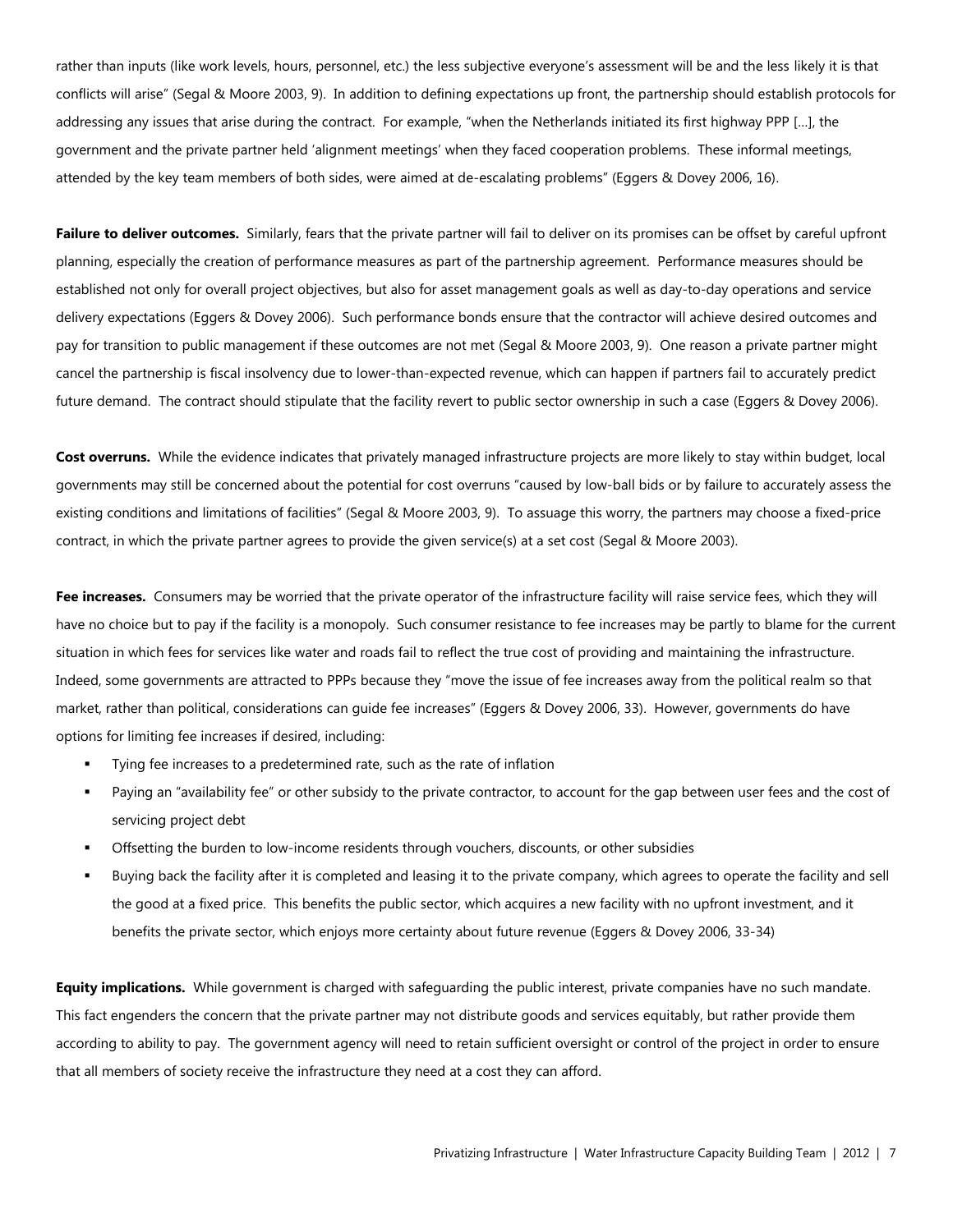**Job losses.** Public employees and labor unions may object to PPPs because of concerns over possible job losses, a real possibility if private management results in more efficient operations (EPA 2008). No-layoff guarantees can be written into the PPP contract if appropriate.

**Uncertainty about future needs**. It may be difficult for government to accurately predict future infrastructure needs because of a host of factors, including altered consumer preferences and behavior, policy changes, technological advances, and infrastructure deficits that don't emerge until the project has begun. Without accurate predictions of future needs and demand, it will be difficult to establish performance expectations and achieve a fair contract price. "For projects that are especially vulnerable to these uncertainties, models with increased flexibility and shorter contract periods can improve the likelihood of achieving public policy objectives for infrastructure development" (Eggers & Dovey 2006, 17).

**Won't work everywhere.** It is important to note that privatization is not appropriate for every infrastructure project. Private companies will only enter into a partnership if it is potentially profitable, shying away from projects like roads in states with little traffic*.*  Ways around this include offering subsidies to private firms, who then still bear the risk of a shortfall in demand (Plumer 2012).

### 4. Words to the Wise

Shifting some of the risks and rewards of public infrastructure provision to the private sector has potential to benefit both the public agency and the private company. With good planning and careful attention to the contract's provisions, PPPs can enable local governments to provide public goods more efficiently and cost-effectively than otherwise would be possible. The following tips can help local governments enter into a public-private partnership with eyes wide open and get the most out of the arrangement.

**Recognize that PPPs aren't a silver bullet for budget woes.** While it may be tempting to view PPPs as "free money" or a quick solution to funding gaps, "it is important to note that PPPs are a financing tool, not a new source of funding" (Istrate & Puentes 2011, 3). The public will ultimately fund the project, either through payments from local government or fees from consumers. Governments should also recognize that they may be giving up a source of long-term revenue in exchange for a lump payment up front (Plumer 2012). For these reasons, PPPs should be seen not merely as a way to fill revenue gaps but as a tool for better risk and cost allocation and as a new way of operating (Istrate & Puentes 2011).

**Understand that public employees will fill new roles.** While private infrastructure provision may reduce the need for government staff to design and engineer a project and to operate the service, it nevertheless places additional and different responsibilities on current workers. Staff will be expected to provide long-term project management and oversight, and they will need a new set of skills including "negotiation, contract management and risk management" (Eggers & Dovey 2006, 16). Local governments will need to train staff to perform these roles or hire new staff with the appropriate skills.

**Don't rush in.** The appeal of a PPP may prompt local governments to enter into a deal without fully evaluating costs and benefits. Especially for governments that are new to the PPP process, it may be worth hiring outside expertise to evaluate or prepare the contract, assess best value for money, and train government staff in how to manage the PPP relationship.

Privatizing Infrastructure | Water Infrastructure Capacity Building Team | 2012 | 8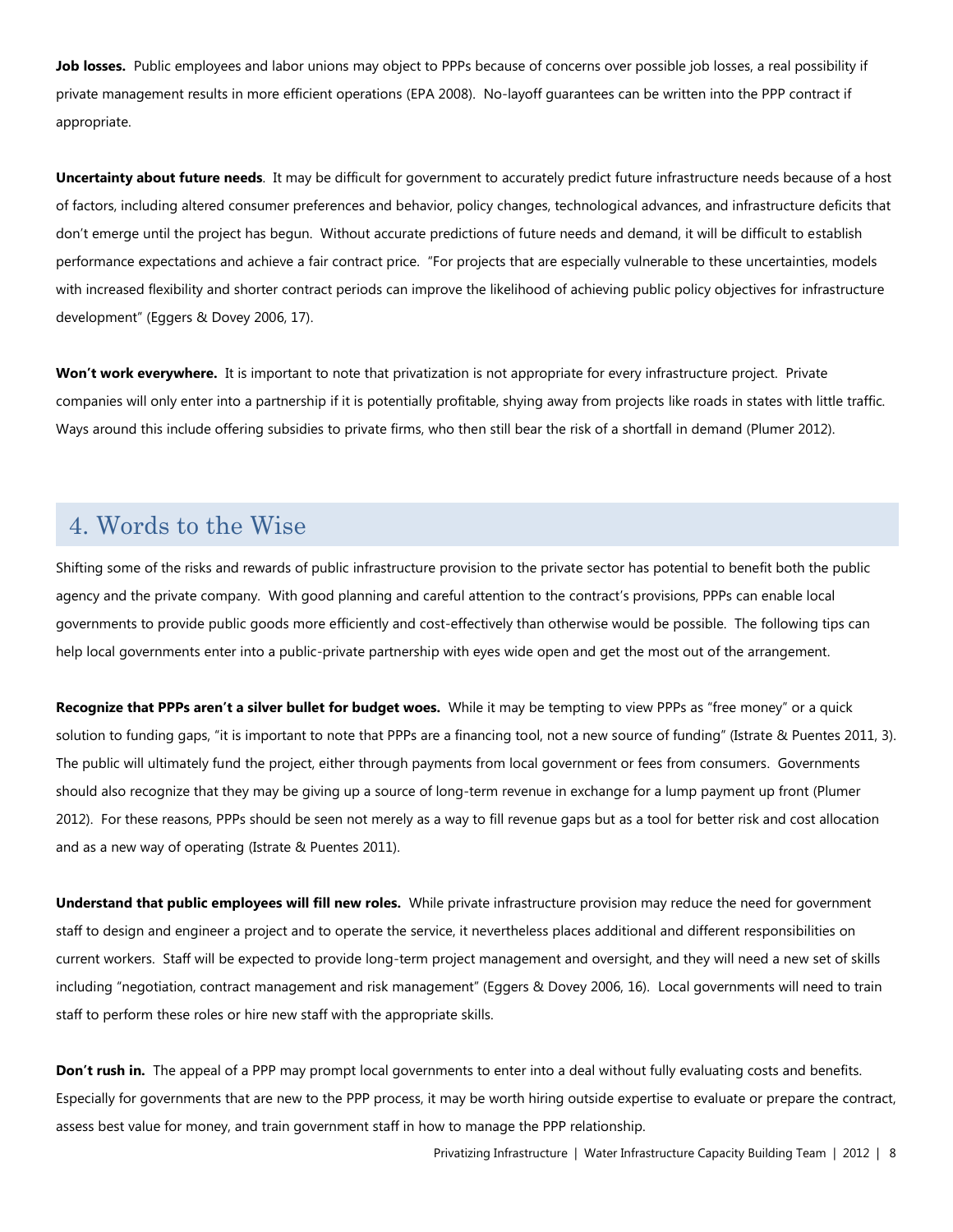**Seek a supportive legislative framework.** At a minimum, states must pass legislation enabling localities to engage in PPPs; as of 2006, more than half of the states had such legislation on the books (Eggers & Dovey 2006). But they can go further to support the PPP process, including establishing PPP units, as described in section 2, to provide the technical expertise that local governments need. Table 3 shows which states have PPP units in place, and features of a legislative framework conducive to PPPs can be found in the sidebar.

**Adopt a life-cycle perspective.** There is a strong temptation to focus too narrowly on the transaction phase of a PPP, when in reality all stages are important to the project's long-term success. Since the local government retains ultimate responsibility for infrastructure maintenance and delivery, it must give due attention not just to the transaction, but also to the policy and planning phase and the operations and management phase. Helpful guidance on the three major phases of an infrastructure project, and the activities that need to be completed during each, can be found in Eggers & Dovey 2006.

### **Features of a State Legislative Framework Supportive of PPPs**

- Afford public entities flexibility in the types of agreements they enter into
- Allow contracts to be awarded according to best value, not just low price
- Allow mix of public and private dollars
- Allow "mixed concessions" (the reconstruction or expansion and long-term operation of existing facilities)
- Allow long-term leases of existing government assets
- Authorize procedures to receive and consider unsolicited proposals
- Avoid provisions that would require any further legislative act for a project to be authorized or financed, franchise agreement executed, or toll rates charged

Source: Eggers & Dovey 2006.

| <b>State</b> | <b>Name of PPP Office</b>                                              | <b>Location in the State</b><br><b>Government</b> | <b>Dedicated</b><br><b>PPP Unit</b> | <b>Type</b>                                  | Year<br><b>Created</b> |
|--------------|------------------------------------------------------------------------|---------------------------------------------------|-------------------------------------|----------------------------------------------|------------------------|
| Virginia     | <b>Office of Transportation Public-</b><br><b>Private Partnerships</b> | Department of<br>Transportation                   | <b>Yes</b>                          | Public agency                                | 2010                   |
| California   | <b>Public Infrastructure Advisory</b><br>Commission                    | Business, Transportation,<br>and Housing          | Yes                                 | <b>Commission / Advisory</b><br><b>Board</b> | 2010                   |
| Michigan     | <b>Office for Public-Private</b><br>Partnerships                       | <b>Treasury Department</b>                        | <b>Yes</b>                          | Public agency                                | 2008                   |
| Oregon       | Office of Innovative Partnerships<br>and Alternative Funding           | Department of<br>Transportation                   | <b>No</b>                           | Public agency                                | 2003                   |
| Colorado     | Colorado High-Performance<br><b>Transportation Enterprise</b>          | Department of<br>Transportation                   | No                                  | Government-owned<br><b>business</b>          | 2009                   |
| Georgia      | P <sub>3</sub> Program                                                 | Department of<br>Transportation                   | <b>No</b>                           | Public agency                                | 2009                   |
| Washington   | <b>Transportation Partnerships Office</b>                              | Department of<br>Transportation                   | No                                  | Public agency                                | 2005                   |

**Table 3. States with PPP Offices.** Source: Recreated from Istrate & Puentes 2011, 14.

**Tailor it to the sector.** Challenges and opportunities vary significantly from one infrastructure sector to another. The public partner should ensure that its PPP policies and strategies are appropriate for the sector it is considering. What works for transportation won't necessarily work for drinking water.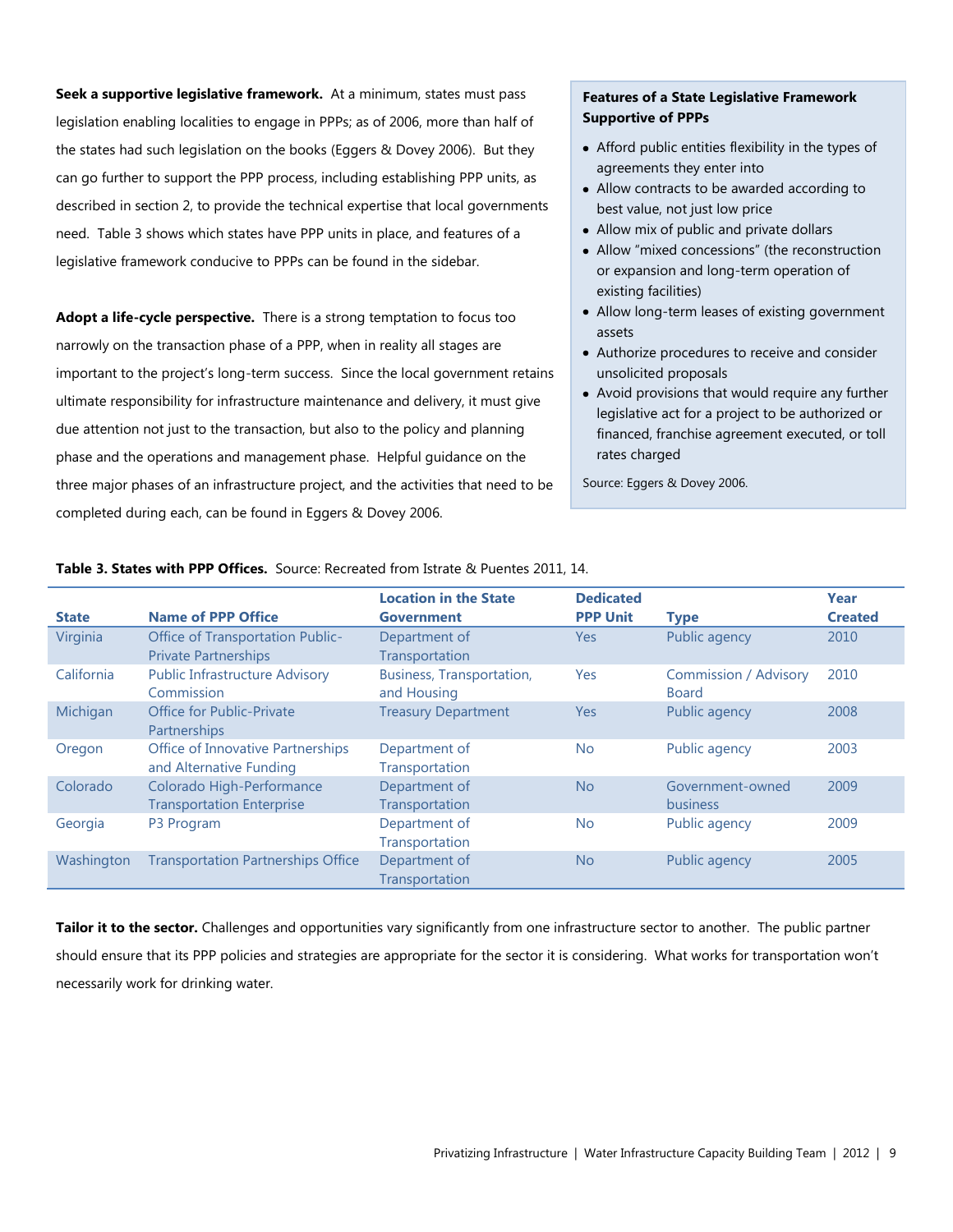# 5. Case Studies

### **Cranston, RI – Wastewater Treatment System<sup>4</sup>**

Beginning in 1997, Cranston leased its entire wastewater treatment, collection, and pumping system to a private contractor for 25 years. This contract was the first in the US to give the private contractor full financial responsibility for a wastewater system (EPA 2008, 4B-6), although the contract allows Cranston to regain control of the facility at the end of the agreement. As part of the contract, Cranston received an up-front payment from the contractor, which is being used to retire debt, upgrade the City's wastewater system, and enhance its sewer enterprise fund.

- PPP arrangement: asset lease
- Year entered: 1997
- Achievements: Expected to save the City \$74 million over the 25-year contract and to create stable rates for consumers over the lease term. Generating equity for the private contractor through leasing and financing.

### **Milwaukee, WI – Municipal Wastewater System**

Milwaukee's sewer district has a 10-year contract with United Water Services for operations, maintenance, and management of the city's municipal wastewater system. The largest wastewater PPP agreement in the US (as of 2008), this contract won a 1999 National Council for Public-Private Partnerships project award.

- PPP arrangement: contract services
- Year entered: 1999
- Achievements: Enabled user charges to be reduced by an average of 16.5 percent. Includes a pension agreement that allows UWS employees to remain in Milwaukee's public employee pension fund. Also includes a "no layoff guarantee from UWS for the entire term of the contract, the first of its kind to be included in a competitive contract" (EPA 2008, 4B-3).

### **Buffalo, NY – Water System**

Buffalo's Water Board entered into a contract with American Water Services to upgrade, operate, and maintain its water system. The original contract had a five year term with a one year extension, and the contract was renewed for another five years in 2003. This partnership won a 2005 National Council for Public-Private Partnerships award.

- PPP arrangement: contract operations
- Year entered: 1997

l

- Achievements: Saved the city \$21 million through operations and financial management improvements and reduced water rates by 8 percent for five years. An "innovative labor contract utilizes city employees with no involuntary staff reductions" (EPA 2008, 4B-4). This project has resulted in significant improvements to the city's water system, including:
	- o automation of customer records
	- o design and construction of a new state-of-the-art customer service center with easy access to mass transit
	- o increase in collection rate from 80 percent to 97 percent
	- o conversion of system from flat rate to metered water
	- o improvements in water quality through best practices

 $4$  All case studies except the legislative profile are from EPA 2008.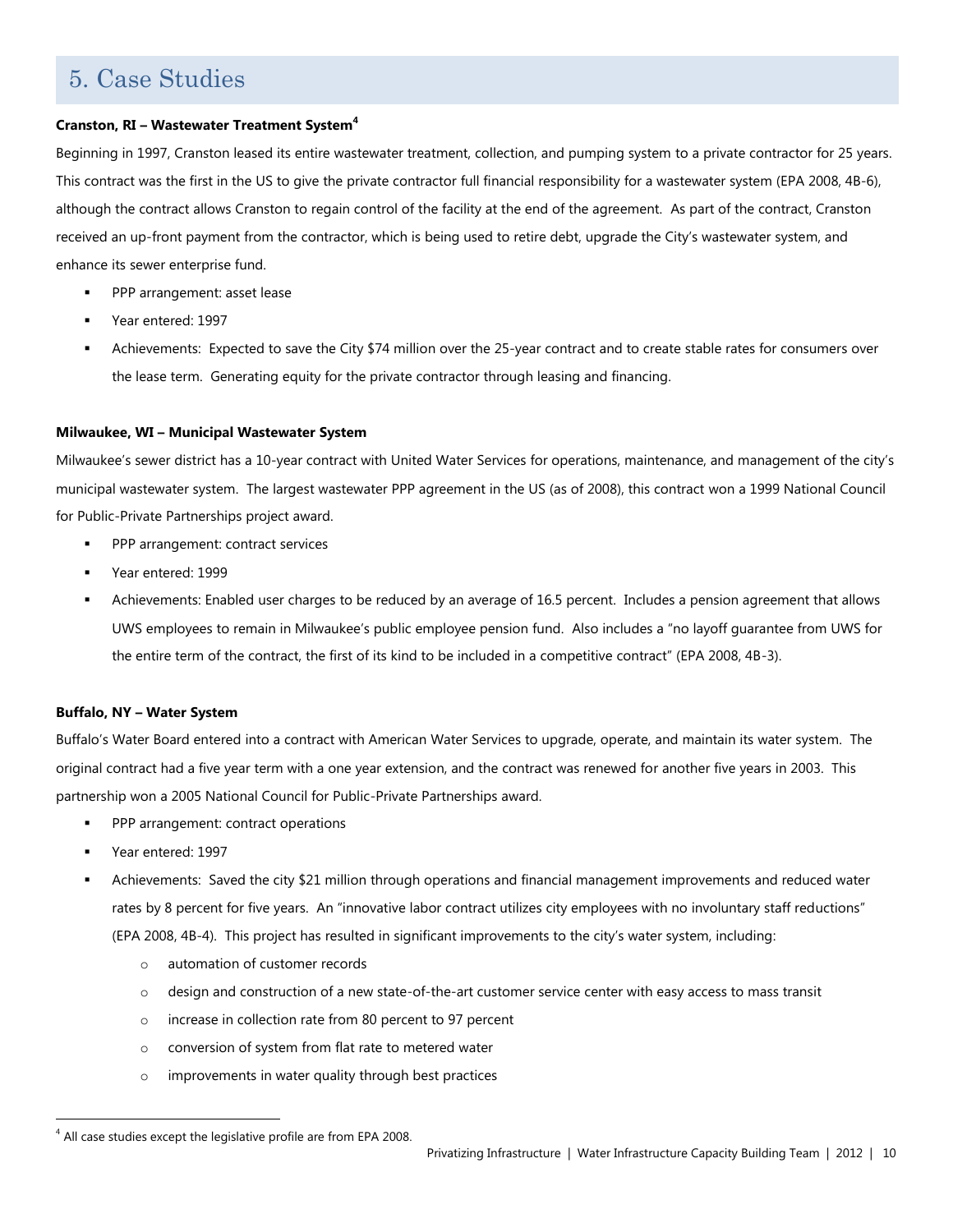o new vehicle replacement and repair program reduced average age of vehicles from 14 to 8 years

#### **Upper Merion Municipal Authority, PA**

Upper Merion Municipal Utility Authority uses developer financing through a program requiring customers to pay Sewer Access Rights fees as part of their building, zoning, and mechanical division permit fees.

#### **Hawthorne, CA – Municipal Water System**

In 1996, the City of Hawthorne awarded a 15-year lease to the California Water Service Company for the management of its municipal water system. This is an example of a long-term lease approved under the authority of Executive Order 12803.

### Bibliography and Recommended Resources

Anderson, J. August 26, 2008. "Cities Debate Privatizing Public Infrastructure. *The New York Times.* Available: <http://www.nytimes.com/2008/08/27/business/27fund.html?pagewanted=all>

Davis, A. Mary 25, 2012. "Bill Would Let Maryland Seek Out Private Partners for Public Projects." *Washington Post.* Available: [http://www.washingtonpost.com/local/md-politics/maryland-riding-wave-of-privatization/2012/03/24/gIQALZ0WaS\\_story.html](http://www.washingtonpost.com/local/md-politics/maryland-riding-wave-of-privatization/2012/03/24/gIQALZ0WaS_story.html)

Eggers, W. and T. Dovey. 2006. *Closing the Infrastructure Gap: The Role of Public-Private Partnerships*. Deloitte Research, Deloitte Services LP. Available[: http://www.deloitte.com/assets/Dcom-UnitedStates/Local%20Assets/Documents/us\\_ps\\_PPPUS\\_final\(1\).pdf](http://www.deloitte.com/assets/Dcom-UnitedStates/Local%20Assets/Documents/us_ps_PPPUS_final(1).pdf)

Gordon, D. May 2011. *An Analysis of the Privatization of Drinking Water Facilities in the United States.* Masters project, Nicholas School of the Environment, Duke University. Available:

[http://dukespace.lib.duke.edu/dspace/bitstream/handle/10161/3708/Gordon\\_David\\_Final\\_MP.pdf?sequence=1](http://dukespace.lib.duke.edu/dspace/bitstream/handle/10161/3708/Gordon_David_Final_MP.pdf?sequence=1)

Irwin, T. and I. Alexander. October 1996. "Privatizing Infrastructure – Capital Market Pressures and Market Incentives." *The World Bank Group Viewpoint Note*, 93.

Istrate, E. and R. Puente. 2011. *Moving Forward on Public Private Partnerships: US and International Experience with PPP Units.* Brookings-Rockefeller Project on State and Metropolitan Innovation. Available:

[http://www.brookings.edu/~/media/research/files/papers/2011/12/08%20transportation%20istrate%20puentes/1208\\_transportation\\_ist](http://www.brookings.edu/~/media/research/files/papers/2011/12/08%20transportation%20istrate%20puentes/1208_transportation_istrate_puentes.pdf) [rate\\_puentes.pdf](http://www.brookings.edu/~/media/research/files/papers/2011/12/08%20transportation%20istrate%20puentes/1208_transportation_istrate_puentes.pdf)

Mansour, A. and H. Nadji. September 2006. *US Infrastructure Privatization and Public Policy Issues.* RREEF Research.

National Association of Water Companies. 1999. *NAWC Privatization Study: A Survey of the Use of Public-Private Partnerships in the Drinking Water Utility Sector*. Washington, DC: National Association of Water Companies.

Privatizing Infrastructure | Water Infrastructure Capacity Building Team | 2012 | 11